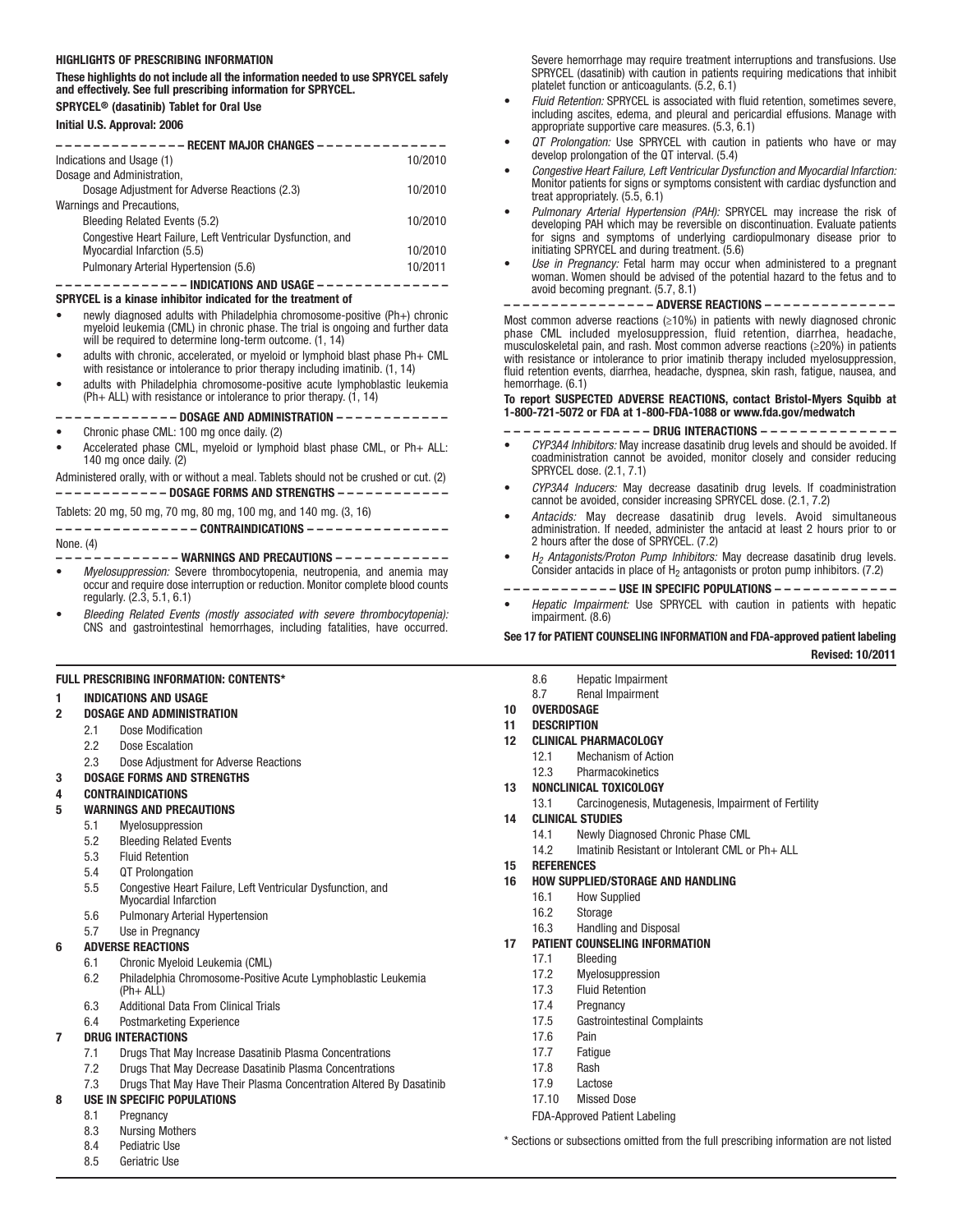#### **FULL PRESCRIBING INFORMATION 1 INDICATIONS AND USAGE**

SPRYCEL® (dasatinib) is indicated for the treatment of adults with

- newly diagnosed Philadelphia chromosome-positive (Ph+) chronic myeloid leukemia (CML) in chronic phase. The effectiveness of SPRYCEL is based on cytogenetic response and major molecular response rates [see Clinical Studies (14.1)]. The trial is ongoing and further data will be required to determine long-term outcome.
- chronic, accelerated, or myeloid or lymphoid blast phase Ph+ CML with resistance or intolerance to prior therapy including imatinib.
- Philadelphia chromosome-positive acute lymphoblastic leukemia (Ph+ ALL) with resistance or intolerance to prior therapy.

## **2 DOSAGE AND ADMINISTRATION**

The recommended starting dosage of SPRYCEL for chronic phase CML is 100 mg administered orally once daily. The recommended starting dosage of SPRYCEL for accelerated phase CML, myeloid or lymphoid blast phase CML, or Ph+ ALL is 140 mg administered orally once daily. Tablets should not be crushed or cut; they should be swallowed whole. SPRYCEL can be taken with or without a meal, either in the morning or in the evening.

In clinical studies, treatment with SPRYCEL was continued until disease progression or until no longer tolerated by the patient. The effect of stopping treatment after the achievement of a complete cytogenetic response (CCyR) has not been investigated.

#### **2.1 Dose Modification**

**Concomitant Strong CYP3A4 inducers:** The use of concomitant strong CYP3A4 inducers may decrease dasatinib plasma concentrations and should be avoided (eg, dexamethasone, phenytoin, carbamazepine, rifampin, rifabutin, phenobarbital). St. John's Wort may decrease dasatinib plasma concentrations unpredictably and should be avoided. If patients must be coadministered a strong CYP3A4 inducer, based on pharmacokinetic studies, a SPRYCEL dose increase should be considered. If the dose of SPRYCEL is increased, the patient should be monitored carefully for toxicity [see Drug Interactions (7.2)].

**Concomitant Strong CYP3A4 inhibitors:** CYP3A4 inhibitors (eg, ketoconazole, itraconazole, clarithromycin, atazanavir, indinavir, nefazodone, nelfinavir, ritonavir, saquinavir, telithromycin, and voriconazole) may increase dasatinib plasma concentrations. Grapefruit juice may also increase plasma concentrations of dasatinib and should be avoided.

Selection of an alternate concomitant medication with no or minimal enzyme inhibition potential, if possible, is recommended. If SPRYCEL must be administered with a strong CYP3A4 inhibitor, a dose decrease should be considered. Based on pharmacokinetic studies, a dose decrease to 20 mg daily should be considered for patients taking SPRYCEL 100 mg daily. For patients taking SPRYCEL 140 mg daily, a dose decrease to 40 mg daily should be considered. These reduced doses of SPRYCEL are predicted to adjust the area under the curve (AUC) to the range observed without CYP3A4 inhibitors. However, there are no clinical data with these dose adjustments in patients receiving strong CYP3A4 inhibitors. If SPRYCEL is not tolerated after dose reduction, either the strong CYP3A4 inhibitor must be discontinued, or SPRYCEL should be stopped until treatment with the inhibitor has ceased. When the strong inhibitor is discontinued, a washout period of approximately 1 week should be allowed before the SPRYCEL dose is increased. [See Drug Interactions (7.1).]

## **2.2 Dose Escalation**

In clinical studies of adult CML and Ph+ ALL patients, dose escalation to 140 mg once daily (chronic phase CML) or 180 mg once daily (advanced phase CML and Ph+ ALL) was allowed in patients who did not achieve a hematologic or cytogenetic response at the recommended starting dosage.

## **2.3 Dose Adjustment for Adverse Reactions**

#### **Myelosuppression**

In clinical studies, myelosuppression was managed by dose interruption, dose reduction, or discontinuation of study therapy. Hematopoietic growth factor has been used in patients with resistant myelosuppression. Guidelines for dose modifications are summarized in Table 1.

#### **Table 1: Dose Adjustments for Neutropenia and Thrombocytopenia**

| ANC*<br>Chronic Phase<br>$< 0.5 \times 10^{9}$ /I<br><b>CML</b><br>(starting dose<br>or<br>$100 \text{ mg}$<br><b>Platelets</b><br>once daily)<br>$< 50 \times 10^{9}/L$ | 1. Stop SPRYCEL until ANC $\geq 1.0 \times 10^9$ /L<br>and platelets $\geq 50 \times 10^9$ /L.<br>2. Resume treatment with SPRYCEL at the<br>original starting dose if recovery occurs in<br>$\leq$ 7 days.<br>3. If platelets $<$ 25 $\times$ 10 <sup>9</sup> /L or recurrence of<br>ANC < $0.5 \times 10^9$ /L for >7 days, repeat<br>Step 1 and resume SPRYCEL at a reduced<br>dose of 80 mg once daily for second<br>episode. For third episode, further reduce<br>dose to 50 mg once daily (for newly<br>diagnosed patients) or discontinue<br>SPRYCEL (for patients resistant or<br>intolerant to prior therapy including<br>imatinib). |
|--------------------------------------------------------------------------------------------------------------------------------------------------------------------------|-----------------------------------------------------------------------------------------------------------------------------------------------------------------------------------------------------------------------------------------------------------------------------------------------------------------------------------------------------------------------------------------------------------------------------------------------------------------------------------------------------------------------------------------------------------------------------------------------------------------------------------------------|
| *ANC: absolute neutrophil count                                                                                                                                          |                                                                                                                                                                                                                                                                                                                                                                                                                                                                                                                                                                                                                                               |

(Continued)

**Table 1: Dose Adjustments for Neutropenia and Thrombocytopenia** (Continued)

|                                                        |                                                  | 1. Check if cytopenia is related to leukemia<br>(marrow aspirate or biopsy).                                                                                                                      |
|--------------------------------------------------------|--------------------------------------------------|---------------------------------------------------------------------------------------------------------------------------------------------------------------------------------------------------|
| Accelerated<br>Phase CML,<br><b>Blast Phase CML</b>    | $ANC*$<br>$< 0.5 \times 10^{9}/L$                | 2. If cytopenia is unrelated to leukemia, stop<br>SPRYCEL until ANC $\geq 1.0 \times 10^9$ /L and<br>platelets $\geq$ 20 $\times$ 10 <sup>9</sup> /L and resume at the<br>original starting dose. |
| and Ph+ ALL<br>(starting dose<br>140 mg<br>once daily) | or<br><b>Platelets</b><br>$< 10 \times 10^{9}/L$ | 3. If recurrence of cytopenia, repeat Step 1<br>and resume SPRYCEL at a reduced dose<br>of 100 mg once daily (second episode) or<br>80 mg once daily (third episode).                             |
|                                                        |                                                  | 4. If cytopenia is related to leukemia,<br>consider dose escalation to 180 mg once<br>daily.                                                                                                      |

\*ANC: absolute neutrophil count

## **Non-hematological adverse reactions**

If a severe non-hematological adverse reaction develops with SPRYCEL use, treatment must be withheld until the event has resolved or improved. Thereafter, treatment can be resumed as appropriate at a reduced dose depending on the initial severity of the event.

#### **3 DOSAGE FORMS AND STRENGTHS**

SPRYCEL (dasatinib) Tablets are available as 20-mg, 50-mg, 70-mg, 80-mg, 100-mg, and 140-mg white to off-white, biconvex, film-coated tablets. [See How Supplied (16.1).]

# **4 CONTRAINDICATIONS**

None.

## **5 WARNINGS AND PRECAUTIONS**

## **5.1 Myelosuppression**

Treatment with SPRYCEL is associated with severe (NCI CTC Grade 3 or 4) thrombocytopenia, neutropenia, and anemia. Their occurrence is more frequent in patients with advanced phase CML or Ph+ ALL than in chronic phase CML. In a doseoptimization study in patients with resistance or intolerance to prior imatinib therapy and chronic phase CML, Grade 3 or 4 myelosuppression was reported less frequently in patients treated with 100 mg once daily than in patients treated with other dosing regimens.

Perform complete blood counts weekly for the first 2 months and then monthly thereafter, or as clinically indicated. Myelosuppression was generally reversible and usually managed by withholding SPRYCEL temporarily or dose reduction [see Dosage and Administration (2.3) and Adverse Reactions (6.1)].

#### **5.2 Bleeding Related Events**

In addition to causing thrombocytopenia in human subjects, dasatinib caused platelet dysfunction in vitro. In all clinical studies, severe central nervous system (CNS) hemorrhages, including fatalities, occurred in 1% of patients receiving SPRYCEL. Severe gastrointestinal hemorrhage, including fatalities, occurred in 4% of patients and generally required treatment interruptions and transfusions. Other cases of severe hemorrhage occurred in 2% of patients. Most bleeding events were associated with severe thrombocytopenia.

Patients were excluded from participation in initial SPRYCEL clinical studies if they took medications that inhibit platelet function or anticoagulants. In subsequent trials, the use of anticoagulants, aspirin, and non-steroidal anti-inflammatory drugs (NSAIDs) was allowed concurrently with SPRYCEL if the platelet count was >50,000–75,000 per microliter. Exercise caution if patients are required to take medications that inhibit platelet function or anticoagulants.

#### **5.3 Fluid Retention**

SPRYCEL is associated with fluid retention. In clinical trials, severe fluid retention was reported in up to 10% of patients. Ascites and generalized edema were each reported in <1% of patients. Severe pulmonary edema was reported in 1% of patients. Patients who develop symptoms suggestive of pleural effusion, such as dyspnea or dry cough, should be evaluated by chest X-ray. Severe pleural effusion may require thoracentesis and oxygen therapy. Fluid retention events were typically managed by supportive care measures that include diuretics or short courses of steroids. In dose-optimization studies, fluid retention events were reported less frequently with once daily dosing than with other dosing regimens.

#### **5.4 QT Prolongation**

In vitro data suggest that dasatinib has the potential to prolong cardiac ventricular repolarization (QT interval). Of the 2440 patients with CML treated with SPRYCEL in clinical studies, 15 patients (<1%) had QTc prolongation reported as an adverse reaction. Twenty-two patients (1%) experienced a QTcF >500 ms. In 865 patients with leukemia treated with SPRYCEL in five Phase 2 single-arm studies, the maximum mean changes in QTcF (90% upper bound CI) from baseline ranged from 7.0 ms to 13.4 ms.

Administer SPRYCEL with caution to patients who have or may develop prolongation of QTc. These include patients with hypokalemia or hypomagnesemia, patients with congenital long QT syndrome, patients taking anti-arrhythmic medicines or other medicinal products that lead to QT prolongation, and cumulative high-dose anthracycline therapy. Correct hypokalemia or hypomagnesemia prior to SPRYCEL administration.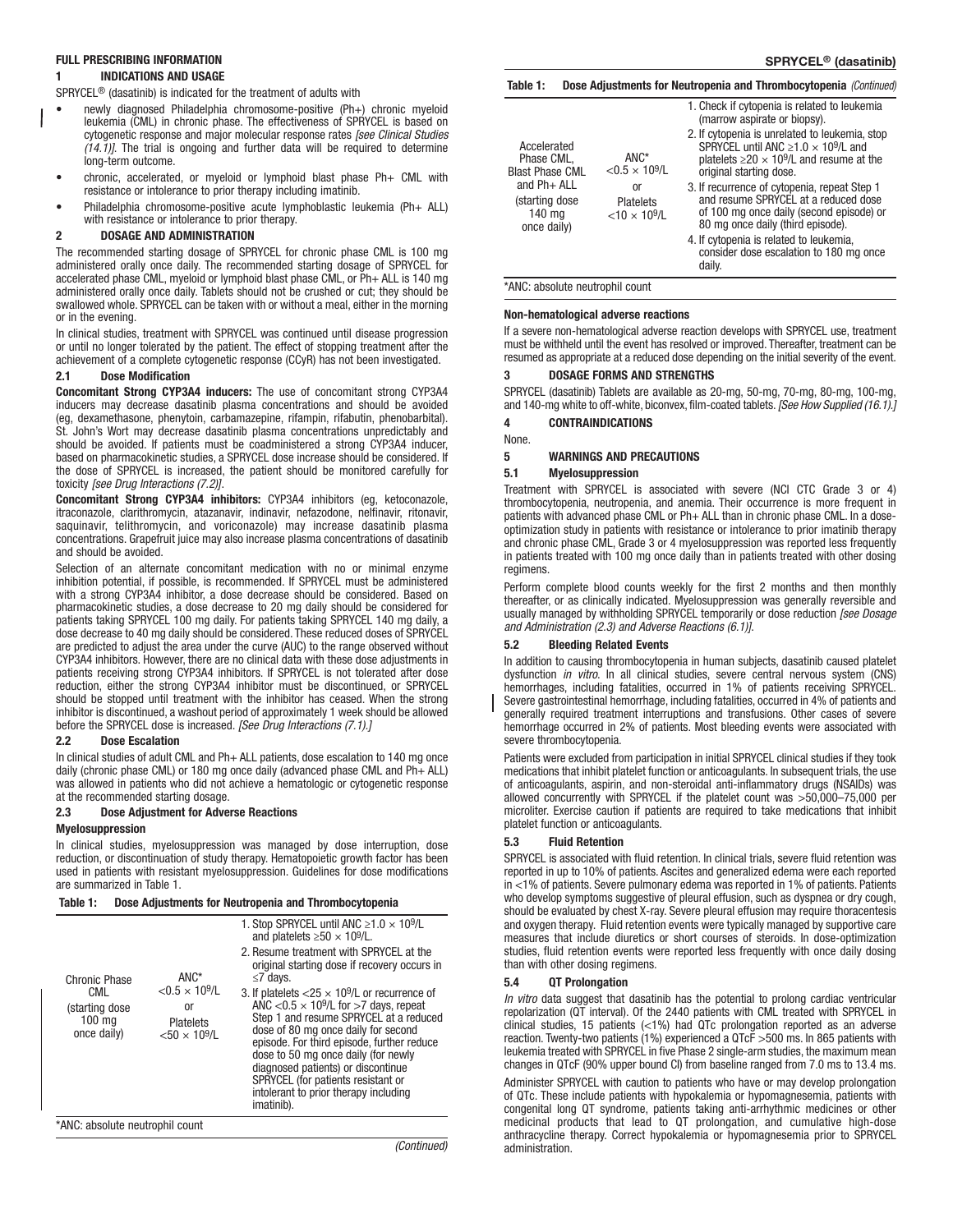#### **5.5 Congestive Heart Failure, Left Ventricular Dysfunction, and Myocardial Infarction**

Cardiac adverse reactions were reported in 5.8% of 258 patients taking SPRYCEL, including 1.6% of patients with cardiomyopathy, heart failure congestive, diastolic dysfunction, fatal myocardial infarction, and left ventricular dysfunction. Monitor patients for signs or symptoms consistent with cardiac dysfunction and treat appropriately.

## **5.6 Pulmonary Arterial Hypertension**

SPRYCEL may increase the risk of developing pulmonary arterial hypertension (PAH) which may occur anytime after initiation, including after more than one year of treatment. Manifestations include dyspnea, fatigue, hypoxia, and fluid retention. PAH may be reversible on discontinuation of SPRYCEL. Evaluate patients for signs and symptoms of underlying cardiopulmonary disease prior to initiating SPRYCEL and during treatment. If PAH is confirmed, SPRYCEL should be permanently discontinued.

## **5.7 Use in Pregnancy**

SPRYCEL may cause fetal harm when administered to a pregnant woman. In nonclinical studies, at plasma concentrations below those observed in humans receiving therapeutic doses of dasatinib, embryo-fetal toxicities, including skeletal malformations, were observed in rats and rabbits. There are no adequate and well-controlled studies of SPRYCEL in pregnant women. Women of childbearing potential should be advised to avoid becoming pregnant while receiving treatment with SPRYCEL [see Use in Specific Populations (8.1)].

## **6 ADVERSE REACTIONS**

The following adverse reactions are discussed in greater detail in other sections of the labeling:

- Myelosuppression [see Dosage and Administration (2.3) and Warnings and Precautions (5.1)].
- Bleeding related events [see Warnings and Precautions (5.2)].
- Fluid retention [see Warnings and Precautions (5.3)].
- QT prolongation [see Warnings and Precautions (5.4)].
- Congestive heart failure, left ventricular dysfunction, and myocardial infarction [see Warnings and Precautions (5.5)].
- Pulmonary Arterial Hypertension [see Warnings and Precautions (5.6)].

Because clinical trials are conducted under widely varying conditions, adverse reaction rates observed in the clinical trials of a drug cannot be directly compared to rates in the clinical trials of another drug and may not reflect the rates observed in practice.

The data described below reflect exposure to SPRYCEL in clinical studies including 258 patients with newly diagnosed chronic phase CML and in 2182 patients with imatinib resistant or intolerant CML or Ph+ ALL.

In the newly diagnosed chronic phase CML trial, the median duration of therapy was 18 months; the median average daily dose was 99 mg.

In the imatinib resistant or intolerant CML or Ph+ ALL clinical trials, patients had a minimum of 2 years follow-up (starting dosage 100 mg once daily, 140 mg once daily, 50 mg twice daily, or 70 mg twice daily). Among patients with chronic phase CML and resistance or intolerance to prior imatinib therapy, the median duration of treatment with SPRYCEL 100 mg once daily was 24 months (range 1–33 months). The median duration of treatment with SPRYCEL 140 mg once daily was 15 months (range 0.03–36 months) for accelerated phase CML, 3 months (range 0.03–29 months) for myeloid blast phase CML, and 3 months (range 0.1–10 months) for lymphoid blast CML.

The majority of SPRYCEL-treated patients experienced adverse reactions at some time. In the newly diagnosed chronic phase CML trial, drug was discontinued for adverse reactions in 6% of SPRYCEL-treated patients. Among patients with resistance or intolerance to prior imatinib therapy, the rates of discontinuation for adverse reaction were 15% in chronic phase CML, 16% in accelerated phase CML, 15% in myeloid blast phase CML, 8% in lymphoid blast phase CML, and 8% in Ph+ ALL. In a dose-optimization study in patients with resistance or intolerance to prior imatinib therapy and chronic phase CML, the rate of discontinuation for adverse reaction was lower in patients treated with 100 mg once daily than in patients treated with other dosing regimens (10% and 16%, respectively).

The most frequently reported adverse reactions reported in ≥10% of patients in newly diagnosed chronic phase CML included myelosuppression, fluid retention events (pleural effusion, superficial localized edema, generalized edema), diarrhea, headache, musculoskeletal pain, and rash. Pleural effusions were reported in 31 patients (see Table 2).

The most frequently reported adverse reactions reported in ≥20% of patients with resistance or intolerance to prior imatinib therapy included myelosuppression, fluid retention events, diarrhea, headache, dyspnea, skin rash, fatigue, nausea, and hemorrhage.

The most frequently reported serious adverse reactions in patients with newly diagnosed chronic phase CML included pleural effusion (2%), hemorrhage (2%), congestive heart failure (1%), and pyrexia (1%). The most frequently reported serious adverse reactions in patients with resistance or intolerance to prior imatinib therapy included pleural effusion (11%), gastrointestinal bleeding (4%), febrile neutropenia (4%), dyspnea (3%), pneumonia (3%), pyrexia (3%), diarrhea (3%), infection (2%), congestive heart failure/cardiac dysfunction (2%), pericardial effusion (1%), and CNS hemorrhage (1%).

## **6.1 Chronic Myeloid Leukemia (CML)**

Adverse reactions (excluding laboratory abnormalities) that were reported in at least 10% of patients are shown in Table 2 for newly diagnosed patients with chronic phase CML and Table 3 for CML patients with resistance or intolerance to prior imatinib therapy.

| Table 2: | Adverse Reactions Reported in ≥10% of Patients with Newly Diagnosed |
|----------|---------------------------------------------------------------------|
|          | <b>Chronic Phase CML</b>                                            |

|                                                               |                             | <b>All Grades</b>            | Grade 3/4                   |                              |  |
|---------------------------------------------------------------|-----------------------------|------------------------------|-----------------------------|------------------------------|--|
|                                                               | <b>SPRYCEL</b><br>$(n=258)$ | <b>Imatinib</b><br>$(n=258)$ | <b>SPRYCEL</b><br>$(n=258)$ | <b>Imatinib</b><br>$(n=258)$ |  |
| <b>Preferred Term</b>                                         |                             |                              | Percent (%) of Patients     |                              |  |
| Fluid retention                                               | 23                          | 43                           | 1                           | 1                            |  |
| Pleural effusion                                              | 12                          | $\Omega$                     | $\leq$ 1                    | $\Omega$                     |  |
| Superficial localized edema                                   | 10                          | 36                           | $\Omega$                    | ا>                           |  |
| Generalized edema                                             | 3                           | 7                            | 0                           | 0                            |  |
| Congestive heart failure/<br>cardiac dysfunction <sup>a</sup> | $\overline{2}$              | 1                            | $<$ 1                       | $<$ 1                        |  |
| Pericardial effusion                                          | 2                           | $\leq$ 1                     | $\leq$ 1                    | 0                            |  |
| Pulmonary hypertension                                        | 1                           | $\Omega$                     | $\Omega$                    | 0                            |  |
| Pulmonary edema                                               | $<$ 1                       | 0                            | $\Omega$                    | 0                            |  |
| Diarrhea                                                      | 18                          | 19                           | <1                          | 1                            |  |
| Headache                                                      | 12                          | 10                           | $\Omega$                    | U                            |  |
| Musculoskeletal pain                                          | 12                          | 16                           | U                           | $<$ 1                        |  |
| Rashb                                                         | 11                          | 17                           | U                           | 1                            |  |
| Nausea                                                        | 9                           | 21                           | U                           | 0                            |  |
| Fatique                                                       | 8                           | 11                           | <1                          | 0                            |  |
| Myalgia                                                       | 6                           | 12                           | 0                           | 0                            |  |
| Hemorrhagec                                                   | 6                           | 5                            |                             | 1                            |  |
| Gastrointestinal bleeding                                     | $\overline{2}$              | $\leq$ 1                     |                             | 0                            |  |
| Other bleeding <sup>d</sup>                                   | 5                           | 5                            | U                           | 1                            |  |
| <b>CNS</b> bleeding                                           | 0                           | $<$ 1                        | 0                           | <1                           |  |
| Vomiting                                                      | 5                           | 10                           | 0                           | 0                            |  |
| Muscle inflammation                                           | 4                           | 19                           | 0                           | $<$ 1                        |  |

a Includes cardiac failure acute, cardiac failure congestive, cardiomyopathy, diastolic dysfunction, ejection fraction decreased, and left ventricular dysfunction.

b Includes erythema, erythema multiforme, rash, rash generalized, rash macular, rash papular, rash pustular, skin exfoliation, and rash vesicular.

c Adverse reaction of special interest with <10% frequency.

d Includes conjunctival hemorrhage, ear hemorrhage, ecchymosis, epistaxis, eye hemorrhage, gingival bleeding, hematoma, hematuria, hemoptysis, intra-abdominal hematoma, petechiae, scleral hemorrhage, uterine hemorrhage, and vaginal hemorrhage.

| Table 3: | Adverse Reactions Reported in $\geq 10\%$ of Patients with CML |  |
|----------|----------------------------------------------------------------|--|
|          | <b>Resistant or Intolerant to Prior Imatinib Therapy</b>       |  |

|                                                               | 100 mg Once Daily         |              | 140 mg Once Daily      |              |                                            |              |                                      |              |
|---------------------------------------------------------------|---------------------------|--------------|------------------------|--------------|--------------------------------------------|--------------|--------------------------------------|--------------|
|                                                               | <b>Chronic</b><br>(n=165) |              | Accelerated<br>(n=157) |              | <b>Mveloid</b><br><b>Blast</b><br>$(n=74)$ |              | Lymphoid<br><b>Blast</b><br>$(n=33)$ |              |
| <b>Preferred Term</b>                                         | All<br>Grades             | Grade<br>3/4 | All<br>Grades          | Grade<br>3/4 | All<br>Grades                              | Grade<br>3/4 | All<br>Grades                        | Grade<br>3/4 |
|                                                               |                           |              |                        |              | Percent (%) of Patients                    |              |                                      |              |
| <b>Fluid Retention</b>                                        | 34                        | 4            | 35                     | 8            | 34                                         | 7            | 21                                   | 6            |
| Superficial<br>localized edema                                | 18                        | 0            | 18                     |              | 14                                         | $\Omega$     | 3                                    | 0            |
| Pleural effusion                                              | 18                        | 2            | 21                     | 7            | 20                                         | 7            | 21                                   | 6            |
| Generalized edema                                             | 3                         | 0            |                        | 0            | 3                                          | 0            | 0                                    | 0            |
| Pericardial effusion                                          | $\overline{2}$            |              | 3                      |              | 0                                          | $\Omega$     | 0                                    | 0            |
| Congestive heart failure/<br>cardiac dysfunction <sup>a</sup> | 0                         | U            | 0                      | 0            | 4                                          | $\Omega$     | 0                                    | 0            |
| Pulmonary edema                                               | 0                         | 0            |                        | 0            | 4                                          | 3            | 0                                    | 0            |
| Headache                                                      | 33                        |              | 27                     |              | 18                                         |              | 15                                   | 3            |
| Diarrhea                                                      | 27                        | 2            | 31                     | 3            | 20                                         | 5            | 18                                   | 0            |

a Includes ventricular dysfunction, cardiac failure, cardiac failure congestive, cardiomyopathy, congestive cardiomyopathy, diastolic dysfunction, ejection fraction decreased, and ventricular failure.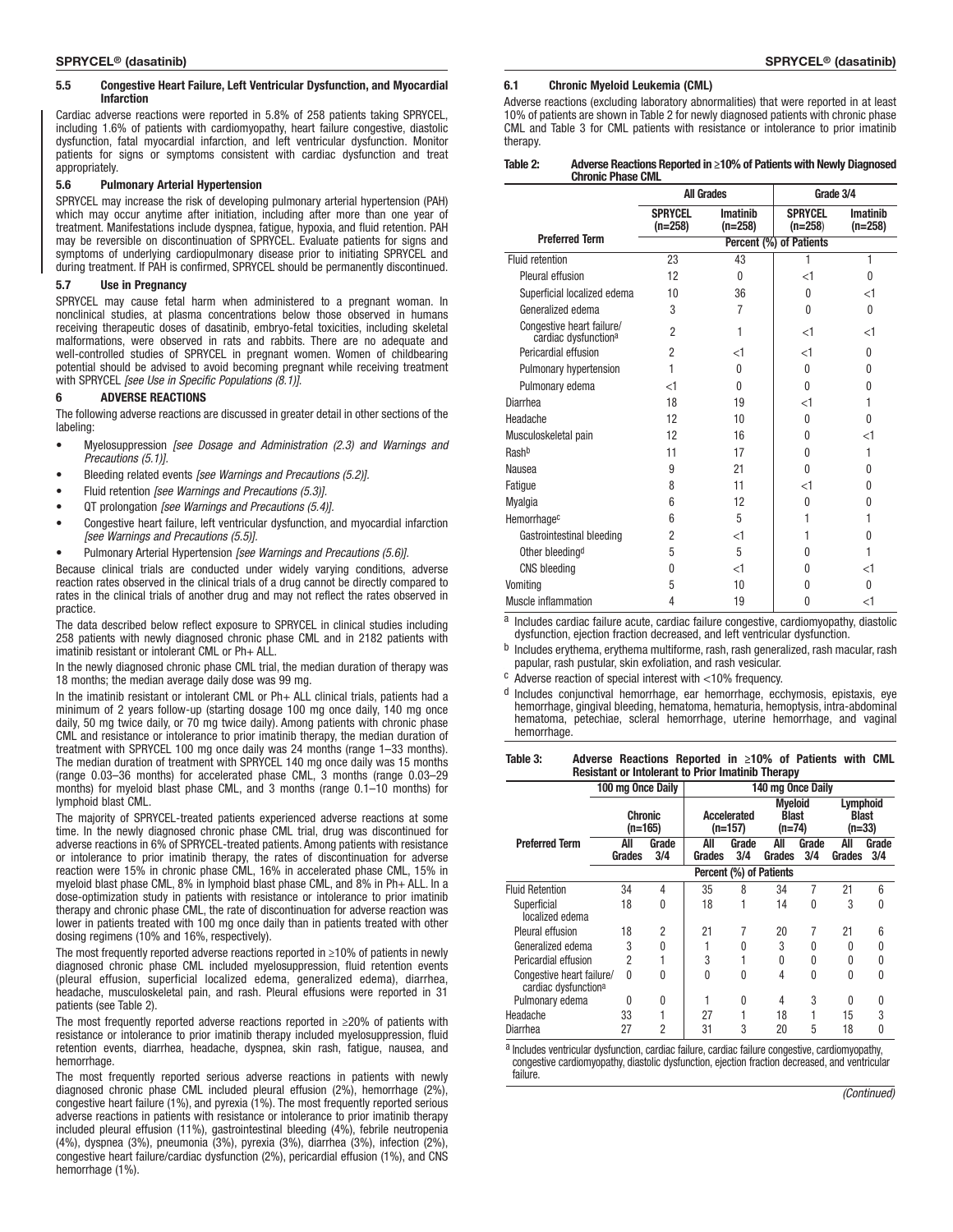| Table 3: | Adverse Reactions Reported in $\geq 10\%$ of Patients with CML |  |  |  |             |
|----------|----------------------------------------------------------------|--|--|--|-------------|
|          | <b>Resistant or Intolerant to Prior Imatinib Therapy</b>       |  |  |  | (Continued) |

|                                                                         | 100 mg Once Daily           |                | 140 mg Once Daily |                                 |                                          |              |                                      |              |
|-------------------------------------------------------------------------|-----------------------------|----------------|-------------------|---------------------------------|------------------------------------------|--------------|--------------------------------------|--------------|
|                                                                         | <b>Chronic</b><br>$(n=165)$ |                |                   | <b>Accelerated</b><br>$(n=157)$ | <b>Myeloid</b><br><b>Blast</b><br>(n=74) |              | Lymphoid<br><b>Blast</b><br>$(n=33)$ |              |
| <b>Preferred Term</b>                                                   | All<br>Grades               | Grade<br>3/4   | All<br>Grades     | Grade<br>3/4                    | All<br>Grades                            | Grade<br>3/4 | All<br>Grades                        | Grade<br>3/4 |
|                                                                         |                             |                |                   |                                 | Percent (%) of Patients                  |              |                                      |              |
| Fatigue                                                                 | $\overline{24}$             | $\overline{2}$ | 19                | $\overline{2}$                  | $\overline{20}$                          | 1            | 9                                    | 3            |
| Dyspnea                                                                 | 20                          | 2              | 20                | 3                               | 15                                       | 3            | 3                                    | 3            |
| Musculoskeletal pain                                                    | 19                          | $\overline{2}$ | 11                | $\mathbf{0}$                    | 8                                        |              | 0                                    | 0            |
| Nausea                                                                  | 18                          | 1              | 19                |                                 | 23                                       | 1            | 21                                   | 3            |
| Skin rash <sup>b</sup>                                                  | 17                          | $\overline{2}$ | 15                | $\Omega$                        | 16                                       |              | 21                                   | 0            |
| Myalgia                                                                 | 13                          | 0              | 7                 |                                 | 7                                        |              | 3                                    | 0            |
| Arthralgia                                                              | 12                          | 1              | 10                | 0                               | 5                                        |              | 0                                    | 0            |
| Infection (including<br>bacterial, viral, fungal,<br>and non-specified) | 12                          | 1              | 10                | 6                               | 14                                       | 7            | 9                                    | 0            |
| Abdominal pain                                                          | 12                          | 1              | 6                 | 0                               | 8                                        | 3            | 3                                    | 0            |
| Hemorrhage                                                              | 11                          | 1              | 26                | 8                               | 19                                       | 9            | 24                                   | 9            |
| Gastrointestinal bleeding                                               | 2                           |                | 8                 | 6                               | 9                                        | 7            | 9                                    | 3            |
| <b>CNS</b> bleeding                                                     | 0                           | 0              | 1                 |                                 | 0                                        | 0            | 3                                    | 3            |
| Vomiting                                                                | 7                           |                | 11                |                                 | 12                                       | 0            | 15                                   | 0            |
| Pyrexia                                                                 | 5                           |                | 11                | 2                               | 18                                       | 3            | 6                                    | U            |
| Febrile neutropenia                                                     |                             |                | 4                 | 4                               | 12                                       | 12           | 12                                   | 12           |

a Includes ventricular dysfunction, cardiac failure, cardiac failure congestive, cardiomyopathy, congestive cardiomyopathy, diastolic dysfunction, ejection fraction decreased, and ventricular failure.

<sup>b</sup> Includes drug eruption, erythema, erythema multiforme, erythrosis, exfoliative rash, generalized erythema, genital rash, heat rash, milia, rash, rash erythematous, rash follicular, rash generalized, rash macular, rash maculopapular, rash papular, rash pruritic, rash pustular, skin exfoliation, skin irritation, urticaria vesiculosa, and rash vesicular.

#### **Laboratory Abnormalities**

Myelosuppression was commonly reported in all patient populations. The frequency of Grade 3 or 4 neutropenia, thrombocytopenia, and anemia was higher in patients with advanced phase CML than in chronic phase CML (Tables 4 and 5). Myelosuppression was reported in patients with normal baseline laboratory values as well as in patients with pre-existing laboratory abnormalities.

In patients who experienced severe myelosuppression, recovery generally occurred following dose interruption or reduction; permanent discontinuation of treatment occurred in 2% of patients with newly diagnosed chronic phase CML and 5% of patients with resistance or intolerance to prior imatinib therapy [see Warnings and Precautions (5.1)].

Grade 3 or 4 elevations of transaminase or bilirubin and Grade 3 or 4 hypocalcemia, hypokalemia, and hypophosphatemia were reported in patients with all phases of CML but were reported with an increased frequency in patients with myeloid or lymphoid blast phase CML. Elevations in transaminase or bilirubin were usually managed with dose reduction or interruption. Patients developing Grade 3 or 4 hypocalcemia during the course of SPRYCEL therapy often had recovery with oral calcium supplementation. Laboratory abnormalities reported in patients with newly diagnosed chronic phase CML are shown in Table 4. There were no discontinuations of SPRYCEL therapy in this patient population due to biochemical laboratory parameters.

#### **Table 4: CTC Grade 3/4 Laboratory Abnormalities in Patients with Newly Diagnosed Chronic Phase CML**

|                                | <b>SPRYCEL</b><br>$(n=258)$ | <b>Imatinib</b><br>$(n=258)$ |  |
|--------------------------------|-----------------------------|------------------------------|--|
|                                | Percent (%) of Patients     |                              |  |
| <b>Hematology Parameters</b>   |                             |                              |  |
| Neutropenia                    | 22                          | 20                           |  |
| Thrombocytopenia               | 19                          | 10                           |  |
| Anemia                         | 11                          |                              |  |
| <b>Biochemistry Parameters</b> |                             |                              |  |
| Hypophosphatemia               | 5                           | 24                           |  |
| Hypokalemia                    |                             | 2                            |  |
| Hypocalcemia                   | 3                           | 2                            |  |
| Elevated SGPT (ALT)            | ا>                          |                              |  |
| Elevated SGOT (AST)            | ا >                         |                              |  |
| <b>Elevated Bilirubin</b>      |                             |                              |  |
| <b>Elevated Creatinine</b>     |                             |                              |  |

CTC grades: neutropenia (Grade  $3 \ge 0.5 - <1.0 \times 10^9$ /L, Grade  $4 < 0.5 \times 10^9$ /L); thrombocytopenia (Grade 3 ≥25–<50  $\times$  10<sup>9</sup>/L, Grade 4 <25  $\times$  10<sup>9</sup>/L); anemia (hemoglobin Grade 3 ≥65–<80 g/L, Grade 4 <65 g/L); elevated creatinine (Grade 3 >3–6 × upper limit of normal range (ULN), Grade 4 >6  $\times$  ULN); elevated bilirubin (Grade 3 >3–10  $\times$  ULN, Grade 4 >10  $\times$  ULN); elevated SGOT or SGPT (Grade  $3 >5-20 \times$  ULN, Grade 4  $>20 \times$  ULN); hypocalcemia (Grade 3  $<$ 7.0–6.0 mg/dL, Grade  $4 <$ 6.0 mg/dL); hypophosphatemia (Grade  $3 <$ 2.0–1.0 mg/dL, Grade  $4$  $<$ 1.0 mg/dL); hypokalemia (Grade  $3 < 3.0-2.5$  mmol/L, Grade 4  $<$ 2.5 mmol/L).

Laboratory abnormalities reported in patients with CML resistant or intolerant to imatinib who received the recommended starting doses of SPRYCEL are shown by disease phase in Table 5.

| Table 5: | CTC Grade 3/4 Laboratory Abnormalities in Clinical Studies of   |
|----------|-----------------------------------------------------------------|
|          | <b>CML: Resistance or Intolerance to Prior Imatinib Therapy</b> |

|                                | <b>Chronic Phase CML</b>                 | <b>Advanced Phase CML</b>       |                                                  |                                            |  |  |
|--------------------------------|------------------------------------------|---------------------------------|--------------------------------------------------|--------------------------------------------|--|--|
|                                |                                          | 140 mg Once Daily               |                                                  |                                            |  |  |
|                                | 100 mg<br><b>Once Daily</b><br>$(n=165)$ | Accelerated<br>Phase<br>(n=157) | <b>Mveloid</b><br><b>Blast Phase</b><br>$(n=74)$ | Lymphoid<br><b>Blast Phase</b><br>$(n=33)$ |  |  |
|                                |                                          | Percent (%) of Patients         |                                                  |                                            |  |  |
| <b>Hematology Parameters</b>   |                                          |                                 |                                                  |                                            |  |  |
| Neutropenia                    | 36                                       | 58                              | 77                                               | 79                                         |  |  |
| Thrombocytopenia               | 23                                       | 63                              | 78                                               | 85                                         |  |  |
| Anemia                         | 13                                       | 47                              | 74                                               | 52                                         |  |  |
| <b>Biochemistry Parameters</b> |                                          |                                 |                                                  |                                            |  |  |
| Hypophosphatemia               | 10                                       | 13                              | 12                                               | 18                                         |  |  |
| Hypokalemia                    | 2                                        |                                 | 11                                               | 15                                         |  |  |
| Hypocalcemia                   | <1                                       | 4                               | 9                                                | 12                                         |  |  |
| Elevated SGPT (ALT)            | 0                                        | $\overline{2}$                  | 5                                                | 3                                          |  |  |
| Elevated SGOT (AST)            | ا>                                       |                                 | 4                                                | 3                                          |  |  |
| <b>Elevated Bilirubin</b>      | <1                                       |                                 | 3                                                | 6                                          |  |  |
| <b>Elevated Creatinine</b>     | 0                                        | 2                               | 8                                                | 0                                          |  |  |

CTC grades: neutropenia (Grade  $3 \ge 0.5 - <1.0 \times 10^9$ /L, Grade  $4 < 0.5 \times 10^9$ /L); thrombocytopenia (Grade 3 ≥25–<50  $\times$  10<sup>9</sup>/L, Grade 4 <25  $\times$  10<sup>9</sup>/L); anemia (hemoglobin Grade 3 ≥65–<80 g/L, Grade 4 <65 g/L); elevated creatinine (Grade  $3 >3-6 \times$  upper limit of normal range (ULN), Grade  $4 > 6 \times$  ULN); elevated bilirubin (Grade  $3 > 3 - 10 \times$  ULN, Grade  $4 > 10 \times$  ULN); elevated SGOT or SGPT (Grade  $3 >5-20 \times$  ULN, Grade  $4 >20 \times$  ULN); hypocalcemia (Grade  $3 < 7.0-6.0$  mg/dL, Grade  $4 < 6.0$  mg/dL); hypophosphatemia (Grade  $3 < 2.0 - 1.0$  mg/dL, Grade  $4 < 1.0$  mg/dL); hypokalemia (Grade 3 <3.0–2.5 mmol/L, Grade 4 <2.5 mmol/L).

## **6.2 Philadelphia Chromosome-Positive Acute Lymphoblastic Leukemia (Ph+ ALL)**

A total of 135 patients with Ph+ ALL were treated with SPRYCEL in clinical studies. The median duration of treatment was 3 months (range 0.03–31 months). The safety profile of patients with Ph+ ALL was similar to those with lymphoid blast phase CML. The most frequently reported adverse reactions included fluid retention events, such as pleural effusion (24%) and superficial edema (19%), and gastrointestinal disorders, such as diarrhea (31%), nausea (24%), and vomiting (16%). Hemorrhage (19%), pyrexia (17%), rash (16%), and dyspnea (16%) were also frequently reported. The most frequently reported serious adverse reactions included pleural effusion (11%), gastrointestinal bleeding (7%), febrile neutropenia (6%), infection (5%), pyrexia (4%), pneumonia (3%), diarrhea (3%), nausea (2%), vomiting (2%), and colitis (2%).

## **6.3 Additional Data From Clinical Trials**

The following adverse reactions were reported in patients in the SPRYCEL clinical studies at a frequency of 1%–<10%, 0.1%–<1%, or <0.1%. These events are included on the basis of clinical relevance.

**Gastrointestinal Disorders:** 1%–<10% – mucosal inflammation (including mucositis/ stomatitis), dyspepsia, abdominal distension, constipation, gastritis, colitis (including neutropenic colitis), oral soft tissue disorder; 0.1%–<1% – ascites, dysphagia, anal fissure, upper gastrointestinal ulcer, esophagitis, pancreatitis;  $<$  0.1% – protein losing gastroenteropathy.

**General Disorders and Administration Site Conditions:** 1%–<10% – asthenia, pain, chest pain, chills;  $0.1\% - <1\%$  – malaise, temperature intolerance.

**Skin and Subcutaneous Tissue Disorders:** 1%-<10% – pruritus, alopecia, acne, dry skin, hyperhidrosis, urticaria, dermatitis (including eczema); 0.1%–<1% – pigmentation disorder, skin ulcer, bullous conditions, photosensitivity, nail disorder, acute febrile neutrophilic dermatosis, panniculitis, palmar-plantar erythrodysesthesia syndrome.

**Respiratory, Thoracic, and Mediastinal Disorders:** 1%–<10% – cough, lung infiltration, pneumonitis, pulmonary hypertension;  $0.1\% - 1\%$  – asthma, bronchospasm;  $<$  0.1% – acute respiratory distress syndrome.

**Nervous System Disorders:** 1%–<10% – neuropathy (including peripheral neuropathy), dizziness, dysgeusia, somnolence; 0.1%–<1% – amnesia, tremor, syncope; <0.1% – convulsion, cerebrovascular accident, transient ischemic attack, optic neuritis.

**Blood and Lymphatic System Disorders:** 1%–<10% – pancytopenia; <0.1% – aplasia pure red cell.

**Musculoskeletal and Connective Tissue Disorders:** 1%–<10% – muscular weakness; 0.1%–<1% – musculoskeletal stiffness, rhabdomyolysis; <0.1% – tendonitis.

**Investigations:** 1%–<10% – weight increased, weight decreased; 0.1%–<1% – blood creatine phosphokinase increased.

**Infections and Infestations:** 1%–<10% – pneumonia (including bacterial, viral, and fungal), upper respiratory tract infection/inflammation, herpes virus infection, enterocolitis infection; 0.1%–<1% – sepsis (including fatal outcomes).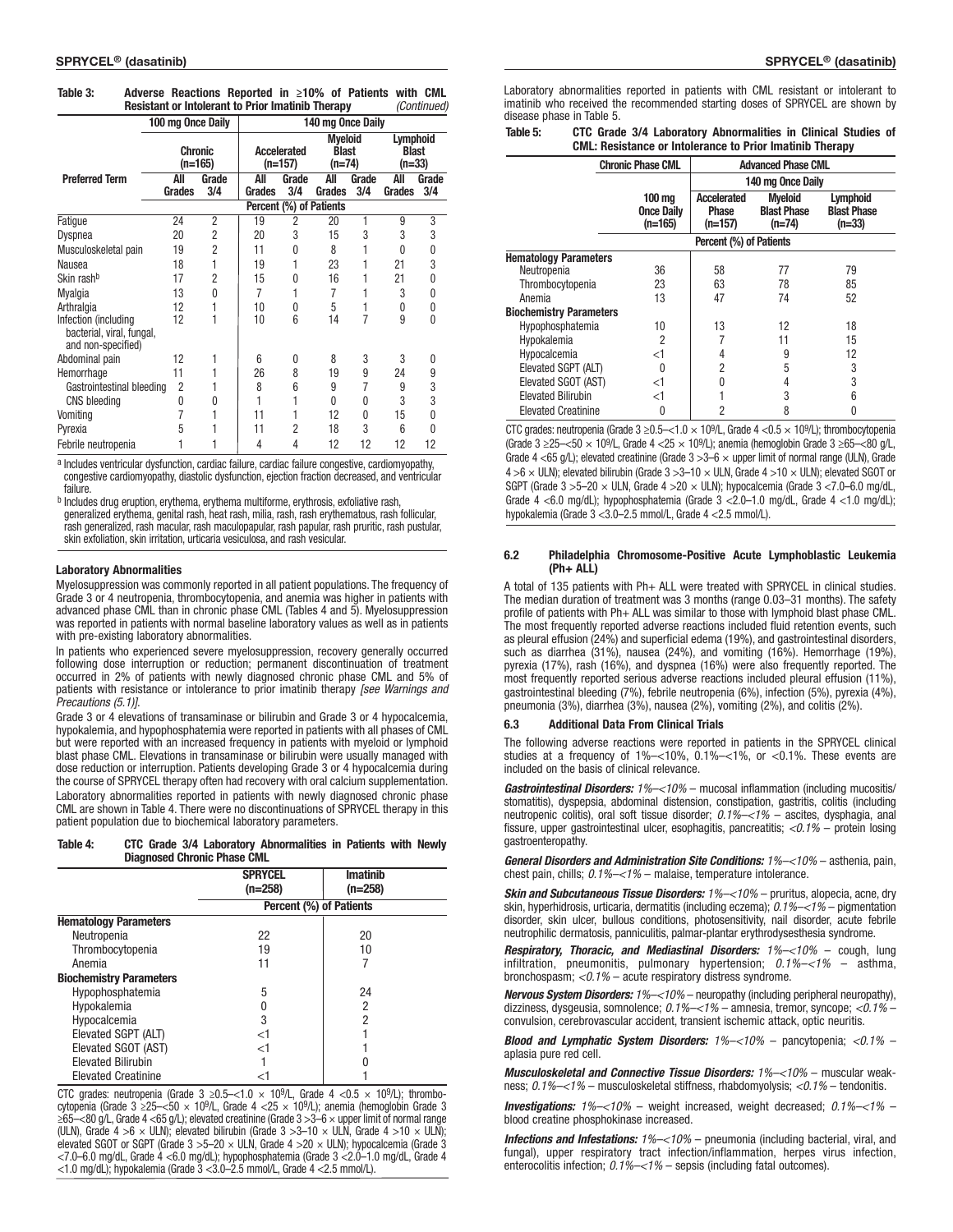**Metabolism and Nutrition Disorders:** 1%–<10% – anorexia, appetite disturbances;  $0.1\% - 1\%$  – hyperuricemia, hypoalbuminemia.

**Cardiac Disorders:** 1%–<10% – arrhythmia (including tachycardia), palpitations;  $0.1\% - 1\%$  – angina pectoris, cardiomegaly, pericarditis, ventricular arrhythmia (including ventricular tachycardia);  $<0.1\%$  – cor pulmonale, myocarditis, acute coronary syndrome.

**Eye Disorders:** 1%–<10% – visual disorder (including visual disturbance, vision blurred, and visual acuity reduced), dry eye;  $0.1\% - 1\%$  – conjunctivitis.

**Vascular Disorders:** 1%–<10% – flushing, hypertension; 0.1%–<1% – hypotension, thrombophlebitis;  $<$ 0.1% – livedo reticularis.

**Psychiatric Disorders:** 1%–<10% – insomnia, depression; 0.1%–<1% – anxiety, affect lability, confusional state, libido decreased.

**Reproductive System and Breast Disorders:** 0.1%–<1% – gynecomastia, menstruation irregular.

**Injury, Poisoning, and Procedural Complications:** 1%–<10% – contusion.

**Ear and Labyrinth Disorders:** 1%–<10% – tinnitus; 0.1%–<1% – vertigo.

**Hepatobiliary Disorders:** 0.1%–<1% – cholestasis, cholecystitis, hepatitis.

**Renal and Urinary Disorders:** 0.1%–<1% – urinary frequency, renal failure, proteinuria.

**Neoplasms Benign, Malignant, and Unspecified:** 0.1%–<1% – tumor lysis syndrome. **Immune System Disorders:** 0.1%-<1% - hypersensitivity (including erythema

# **6.4 Postmarketing Experience**

nodosum).

The following additional adverse reactions have been identified during post approval use of SPRYCEL. Because these reactions are reported voluntarily from a population of uncertain size, it is not always possible to reliably estimate their frequency or establish a causal relationship to drug exposure.

**Cardiac disorders:** atrial fibrillation/atrial flutter

**Vascular disorders:** thrombosis/embolism (including pulmonary embolism, deep vein thrombosis)

**Respiratory, thoracic, and mediastinal disorders:** interstitial lung disease, pulmonary arterial hypertension

## **7 DRUG INTERACTIONS**

## **7.1 Drugs That May Increase Dasatinib Plasma Concentrations**

**CYP3A4 Inhibitors:** Dasatinib is a CYP3A4 substrate. In a study of 18 patients with solid tumors, 20-mg SPRYCEL once daily coadministered with 200 mg of ketoconazole twice daily increased the dasatinib C<sub>max</sub> and AUC by four- and five-fold,<br>respectively. Concomitant use of SPRYCEL and drugs that inhibit CYP3A4 may increase exposure to dasatinib and should be avoided. In patients receiving treatment with SPRYCEL, close monitoring for toxicity and a SPRYCEL dose reduction should be considered if systemic administration of a potent CYP3A4 inhibitor cannot be avoided [see Dosage and Administration (2.1)].

#### **7.2 Drugs That May Decrease Dasatinib Plasma Concentrations**

**CYP3A4 Inducers:** When a single morning dose of SPRYCEL was administered following 8 days of continuous evening administration of 600 mg of rifampin, a potent CYP3A4 inducer, the mean  $C_{\text{max}}$  and AUC of dasatinib were decreased by 81% and 82%, respectively. Alternative agents with less enzyme induction potential should be considered. If SPRYCEL must be administered with a CYP3A4 inducer, a dose increase in SPRYCEL should be considered [see Dosage and Administration (2.1)].

**Antacids:** Nonclinical data demonstrate that the solubility of dasatinib is pH dependent. In a study of 24 healthy subjects, administration of 30 mL of aluminum hydroxide/ magnesium hydroxide 2 hours prior to a single 50-mg dose of SPRYCEL was associated with no relevant change in dasatinib AUC; however, the dasatinib  $C_{\text{max}}$  increased 26%. When 30 mL of aluminum hydroxide/magnesium hydroxide was administered to the same subjects concomitantly with a 50-mg dose of SPRYCEL, a 55% reduction in dasatinib AUC and a 58% reduction in  $C_{\text{max}}$  were observed. Simultaneous administration of SPRYCEL with antacids should be avoided. If antacid therapy is needed, the antacid dose should be administered at least 2 hours prior to or 2 hours after the dose of SPRYCEL.

**H2 Antagonists/Proton Pump Inhibitors:** Long-term suppression of gastric acid secretion by  $H<sub>2</sub>$  antagonists or proton pump inhibitors (eg, famotidine and omeprazole) is likely to reduce dasatinib exposure. In a study of 24 healthy subjects, administration of a single 50-mg dose of SPRYCEL 10 hours following famotidine reduced the AUC and  $C_{\text{max}}$  of dasatinib by 61% and 63%, respectively. In a study of 14 healthy subjects, administration of a single 100-mg dose of SPRYCEL 22 hours following a 40-mg omeprazole dose at steady state reduced the AUC and  $C_{max}$  of dasatinib by 43% and 42%, respectively. The concomitant use of  $H_2$  antagonists or proton pump inhibitors with SPRYCEL is not recommended. The use of antacids (at least 2 hours prior to or 2 hours after the dose of SPRYCEL) should be considered in place of  $H_2$  antagonists or proton pump inhibitors in patients receiving SPRYCEL therapy.

## **7.3 Drugs That May Have Their Plasma Concentration Altered By Dasatinib**

**CYP3A4 Substrates:** Single-dose data from a study of 54 healthy subjects indicate that the mean  $C_{\text{max}}$  and AUC of simvastatin, a CYP3A4 substrate, were increased by 37% and 20%, respectively, when simvastatin was administered in combination with a single 100-mg dose of SPRYCEL. Therefore, CYP3A4 substrates known to have a narrow therapeutic index such as alfentanil, astemizole, terfenadine, cisapride, cyclosporine, fentanyl, pimozide, quinidine, sirolimus, tacrolimus, or ergot alkaloids (ergotamine, dihydroergotamine) should be administered with caution in patients receiving SPRYCEL.

# **8 USE IN SPECIFIC POPULATIONS**

# **8.1 Pregnancy**

## **Pregnancy Category D**

SPRYCEL may cause fetal harm when administered to a pregnant woman. There are no adequate and well-controlled studies of SPRYCEL in pregnant women. Women of childbearing potential should be advised of the potential hazard to the fetus and to avoid becoming pregnant. If SPRYCEL is used during pregnancy, or if the patient becomes pregnant while taking SPRYCEL, the patient should be apprised of the potential hazard to the fetus.

In nonclinical studies, at plasma concentrations below those observed in humans receiving therapeutic doses of dasatinib, embryo-fetal toxicities were observed in rats and rabbits. Fetal death was observed in rats. In both rats and rabbits, the lowest doses of dasatinib tested (rat: 2.5 mg/kg/day [15 mg/m2/day] and rabbit: 0.5 mg/kg/day [6 mg/m2/day]) resulted in embryo-fetal toxicities. These doses produced maternal AUCs of 105 ng•hr/mL (0.3-fold the human AUC in females at a dose of 70 mg twice daily) and 44 ng•hr/mL (0.1-fold the human AUC) in rats and rabbits, respectively. Embryo-fetal toxicities included skeletal malformations at multiple sites (scapula, humerus, femur, radius, ribs, and clavicle), reduced ossification (sternum; thoracic, lumbar, and sacral vertebrae; forepaw phalanges; pelvis; and hyoid body), edema, and microhepatia.

## **8.3 Nursing Mothers**

It is unknown whether SPRYCEL is excreted in human milk. Because many drugs are excreted in human milk and because of the potential for serious adverse reactions in nursing infants from SPRYCEL, a decision should be made whether to discontinue nursing or to discontinue the drug, taking into account the importance of the drug to the mother.

#### **8.4 Pediatric Use**

The safety and efficacy of SPRYCEL in patients less than 18 years of age have not been established.

#### **8.5 Geriatric Use**

In the newly diagnosed chronic phase CML study, 25 patients (10%) were 65 years of age and over and 7 patients (3%) were 75 years of age and over. Of the 2182 patients in clinical studies of SPRYCEL with resistance or intolerance to imatinib therapy, 547 (25%) were 65 years of age and over and 105 (5%) were 75 years of age and over. No differences in efficacy were observed between older and younger patients. Compared to patients under age 65 years, patients aged 65 years and older are more likely to experience toxicity.

#### **8.6 Hepatic Impairment**

The effect of hepatic impairment on the pharmacokinetics of dasatinib was evaluated in healthy volunteers with normal liver function and patients with moderate (Child-Pugh class B) and severe (Child-Pugh class C) hepatic impairment. Compared to the healthy volunteers with normal hepatic function, the dose normalized pharmacokinetic parameters were decreased in the patients with hepatic impairment. No dosage adjustment is necessary in patients with hepatic impairment [see Clinical Pharmacology (12.3)]. Caution is recommended when administering SPRYCEL to patients with hepatic impairment.

#### **8.7 Renal Impairment**

There are currently no clinical studies with SPRYCEL in patients with impaired renal function. Less than 4% of dasatinib and its metabolites are excreted via the kidney.

#### **10 OVERDOSAGE**

Experience with overdose of SPRYCEL in clinical studies is limited to isolated cases. Overdosage of 280 mg per day for 1 week was reported in two patients and both developed severe myelosuppression and bleeding. Since SPRYCEL is associated with severe myelosuppression [see Warnings and Precautions (5.1) and Adverse Reactions  $(6.1)$ ], patients who ingested more than the recommended dosage should be closely monitored for myelosuppression and given appropriate supportive treatment.

Acute overdose in animals was associated with cardiotoxicity. Evidence of cardiotoxicity included ventricular necrosis and valvular/ventricular/atrial hemorrhage at single doses ≥100 mg/kg (600 mg/m2) in rodents. There was a tendency for increased systolic and diastolic blood pressure in monkeys at single doses ≥10 mg/kg (120 mg/m2).

#### **11 DESCRIPTION**

SPRYCEL (dasatinib) is a kinase inhibitor. The chemical name for dasatinib is N-(2-chloro-6-methylphenyl)-2-[[6-[4-(2-hydroxyethyl)-1-piperazinyl]-2-methyl-4 pyrimidinyl]amino]-5-thiazolecarboxamide, monohydrate. The molecular formula is  $C_{22}H_{26}CH_{7}O_{2}S \bullet H_{2}O$ , which corresponds to a formula weight of 506.02 (monohydrate). The anhydrous free base has a molecular weight of 488.01. Dasatinib has the following chemical structure:

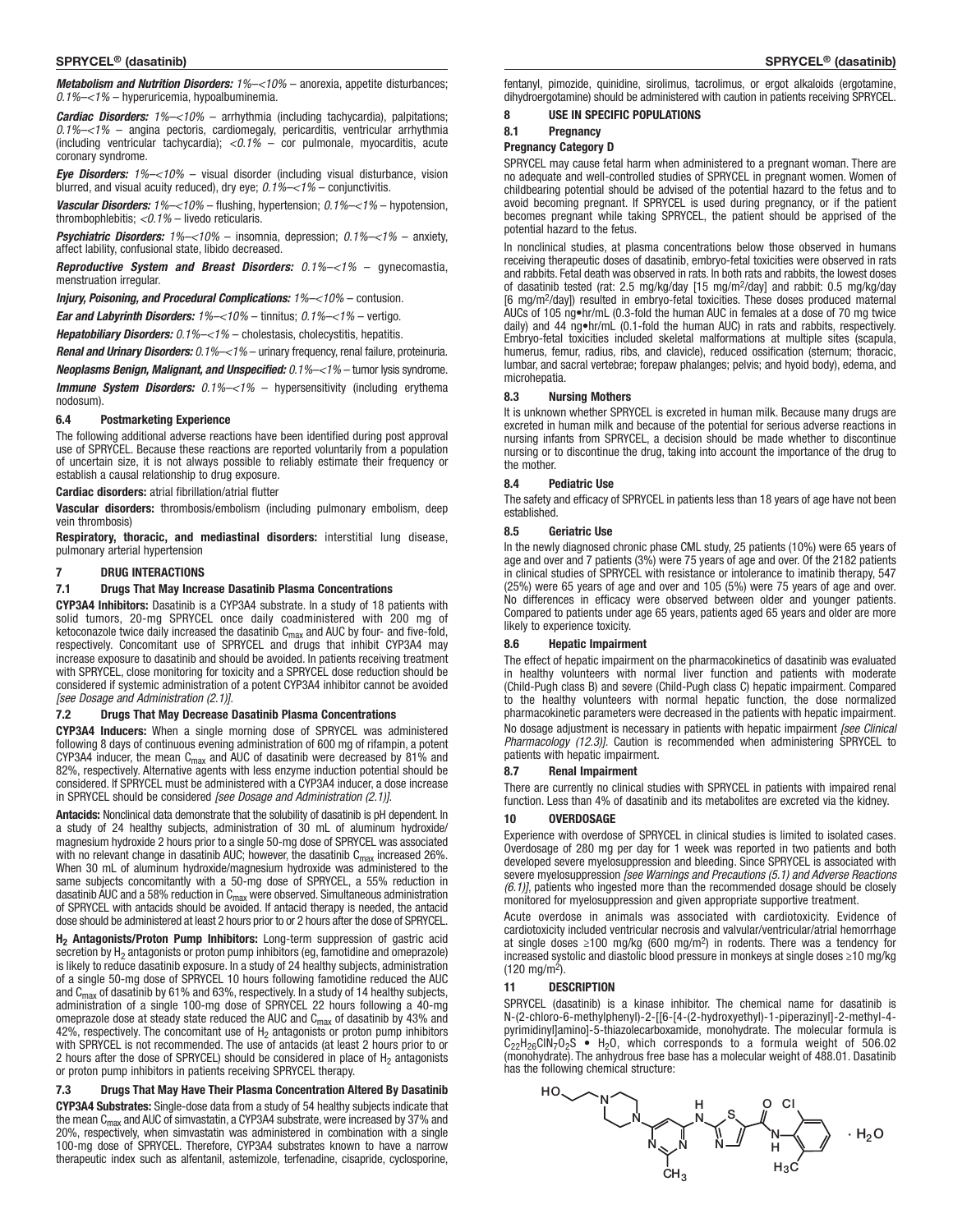#### **SPRYCEL® (dasatinib) SPRYCEL® (dasatinib)**

Dasatinib is a white to off-white powder. The drug substance is insoluble in water and slightly soluble in ethanol and methanol. SPRYCEL tablets are white to off-white, biconvex, film-coated tablets containing dasatinib, with the following inactive ingredients: lactose monohydrate, microcrystalline cellulose, croscarmellose sodium, hydroxypropyl cellulose, and magnesium stearate. The tablet coating consists of hypromellose, titanium dioxide, and polyethylene glycol.

#### **12 CLINICAL PHARMACOLOGY**

## **12.1 Mechanism of Action**

Dasatinib, at nanomolar concentrations, inhibits the following kinases: BCR-ABL, SRC family (SRC, LCK, YES, FYN), c-KIT, EPHA2, and PDGFRß. Based on modeling studies, dasatinib is predicted to bind to multiple conformations of the ABL kinase.

In vitro, dasatinib was active in leukemic cell lines representing variants of imatinib mesylate sensitive and resistant disease. Dasatinib inhibited the growth of chronic myeloid leukemia (CML) and acute lymphoblastic leukemia (ALL) cell lines overexpressing BCR-ABL. Under the conditions of the assays, dasatinib was able to overcome imatinib resistance resulting from BCR-ABL kinase domain mutations, activation of alternate signaling pathways involving the SRC family kinases (LYN, HCK), and multi-drug resistance gene overexpression.

## **12.3 Pharmacokinetics**

#### **Absorption**

Maximum plasma concentrations  $(C_{\text{max}})$  of dasatinib are observed between 0.5 and 6 hours  $(\dot{T}_{max})$  following oral administration. Dasatinib exhibits dose proportional increases in AUC and linear elimination characteristics over the dose range of 15 mg to 240 mg/day. The overall mean terminal half-life of dasatinib is 3–5 hours.

Data from a study of 54 healthy subjects administered a single, 100-mg dose of dasatinib 30 minutes following consumption of a high-fat meal resulted in a 14% increase in the mean AUC of dasatinib. The observed food effects were not clinically relevant.

#### **Distribution**

In patients, dasatinib has an apparent volume of distribution of 2505 L, suggesting that the drug is extensively distributed in the extravascular space. Binding of dasatinib and its active metabolite to human plasma proteins in vitro was approximately 96% and 93%, respectively, with no concentration dependence over the range of 100–500 ng/mL.

#### **Metabolism**

Dasatinib is extensively metabolized in humans, primarily by the cytochrome P450 enzyme 3A4. CYP3A4 was the primary enzyme responsible for the formation of the active metabolite. Flavin-containing monooxygenase 3 (FMO-3) and uridine diphosphate-glucuronosyltransferase (UGT) enzymes are also involved in the formation of dasatinib metabolites.

The exposure of the active metabolite, which is equipotent to dasatinib, represents approximately 5% of the dasatinib AUC. This indicates that the active metabolite of dasatinib is unlikely to play a major role in the observed pharmacology of the drug. Dasatinib also had several other inactive oxidative metabolites.

Dasatinib is a weak time-dependent inhibitor of CYP3A4. At clinically relevant concentrations, dasatinib does not inhibit CYP1A2, 2A6, 2B6, 2C8, 2C9, 2C19, 2D6, or 2E1. Dasatinib is not an inducer of human CYP enzymes.

#### **Elimination**

Elimination is primarily via the feces. Following a single oral dose of  $[14C]$ -labeled dasatinib, approximately 4% and 85% of the administered radioactivity was recovered in the urine and feces, respectively, within 10 days. Unchanged dasatinib accounted for 0.1% and 19% of the administered dose in urine and feces, respectively, with the remainder of the dose being metabolites.

#### **Effects of Age and Gender**

Pharmacokinetic analyses of demographic data indicate that there are no clinically relevant effects of age and gender on the pharmacokinetics of dasatinib.

#### **Hepatic Impairment**

Dasatinib doses of 50 mg and 20 mg were evaluated in eight patients with moderate (Child-Pugh class B) and seven patients with severe (Child-Pugh class C) hepatic impairment, respectively. Matched controls with normal hepatic function (n=15) were also evaluated and received a dasatinib dose of 70 mg. Compared to subjects with normal liver function, patients with moderate hepatic impairment had decreases in dose normalized  $C_{\text{max}}$  and AUC by 47% and 8%, respectively. Patients with severe hepatic impairment had dose normalized  $C_{\text{max}}$  decreased by 43% and AUC decreased by 28% compared to the normal controls.

These differences in C<sub>max</sub> and AUC are not clinically relevant. Dose adjustment is not<br>necessary in patients with hepatic impairment.

#### **13 NONCLINICAL TOXICOLOGY**

## **13.1 Carcinogenesis, Mutagenesis, Impairment of Fertility**

In a two-year carcinogenicity study, rats were administered oral doses of dasatinib at 0.3, 1, and 3 mg/kg/day. The highest dose resulted in a plasma drug exposure (AUC) level equivalent to human exposure at 70 mg twice daily. Dasatinib induced a statistically significant increase in the combined incidence of squamous cell carcinomas and papillomas in the uterus and cervix of high-dose females and prostate adenoma in low-dose males.

Dasatinib was clastogenic when tested *in vitro* in Chinese hamster ovary cells, with and without metabolic activation. Dasatinib was not mutagenic when tested in an in vitro bacterial cell assay (Ames test) and was not genotoxic in an in vivo rat micronucleus study.

The effects of dasatinib on male and female fertility have not been studied. However, results of repeat-dose toxicity studies in multiple species indicate the potential for dasatinib to impair reproductive function and fertility. Effects evident in male animals included reduced size and secretion of seminal vesicles, and immature prostate, seminal vesicle, and testis. The administration of dasatinib resulted in uterine inflammation and mineralization in monkeys, and cystic ovaries and ovarian hypertrophy in rodents.

#### **14 CLINICAL STUDIES**

#### **14.1 Newly Diagnosed Chronic Phase CML**

An open-label, multicenter, international, randomized trial was conducted in adult patients with newly diagnosed chronic phase CML. A total of 519 patients were randomized to receive either SPRYCEL 100 mg once daily or imatinib 400 mg once daily. The primary endpoint was the rate of confirmed complete cytogenetic response (CCyR) within 12 months. Confirmed CCyR was defined as a CCyR noted on two consecutive occasions (at least 28 days apart).

Median age was 46 years in the SPRYCEL group and 49 years in the imatinib groups, with 10% and 11% of patients ≥65 years of age. There were slightly more male than female patients in both groups (59% vs 41%). Fifty-three percent of all patients were Caucasian, and 39% were Asian. At baseline, the distribution of Hasford Scores was similar in the SPRYCEL and imatinib treatment groups (low risk: 33% and 34%; intermediate risk: 48% and 47%; high risk: 19% and 19%, respectively).

The median duration of treatment was 14 months for SPRYCEL and 14 months for imatinib. With a minimum of 12 months follow-up, 85% of patients randomized to SPRYCEL and 81% of patients randomized to imatinib were still on study.

## Efficacy results are summarized in Table 6.

#### **Table 6: Efficacy Results in Newly Diagnosed Patients with Chronic Phase CML**

| -----                                                          |                        |                   |             |
|----------------------------------------------------------------|------------------------|-------------------|-------------|
|                                                                | <b>SPRYCEL</b>         | <b>Imatinib</b>   | p-value     |
|                                                                | $(n=259)$              | $(n=260)$         |             |
|                                                                | Response rate (95% CI) |                   |             |
| Confirmed CCyR within 12 months <sup>a</sup> 76.8% (71.2-81.8) |                        | 66.2% (60.1-71.9) | $p=0.007*$  |
| Maior Molecular Responseb                                      | 52.1% (45.9–58.3)      | 33.8% (28.1-39.9) | $p<0.0001*$ |

a Confirmed CCyR is defined as a CCyR noted on two consecutive occasions at least 28 days apart. b Major molecular response (at any time) was defined as BCR-ABL ratios ≤ 0.1% by RQ-PCR in peripheral blood samples standardized on the International scale. \*Adjusted for Hasford Score and indicated statistical significance at a pre-defined nominal level of significance.

 $Cl =$  confidence interval.

Median time to confirmed CCyR was 3.1 months in 199 SPRYCEL responders and 5.6 months in 177 imatinib responders. Median time to MMR was 6.3 months in 135 SPRYCEL responders and 9.2 months in 88 imatinib responders.

Five patients on the dasatinib arm progressed to either accelerated phase or blast crisis while nine patients on the imatinib arm progressed to either accelerated phase or blast crisis.

#### **14.2 Imatinib Resistant or Intolerant CML or Ph+ ALL**

The efficacy and safety of SPRYCEL were investigated in adult patients with CML or Ph+ ALL whose disease was resistant to or who were intolerant to imatinib: 1158 patients had chronic phase CML, 858 patients had accelerated phase, myeloid blast phase, or lymphoid blast phase CML, and 130 patients had Ph+ ALL. In a clinical study in chronic phase CML, resistance to imatinib was defined as failure to achieve a complete hematologic response (CHR; after 3 months), major cytogenetic response (MCyR; after 6 months), or complete cytogenetic response (CCyR; after 12 months); or loss of a previous molecular response (with concurrent ≥10% increase in Ph+ metaphases), cytogenetic response, or hematologic response. Imatinib intolerance was defined as inability to tolerate 400 mg or more of imatinib per day or discontinuation of imatinib because of toxicity.

Results described below are based on a minimum of 2 years follow-up after the start of SPRYCEL therapy in patients with a median time from initial diagnosis of approximately 5 years. Across all studies, 48% of patients were women, 81% were white, 15% were black or Asian, 25% were 65 years of age or older, and 5% were 75 years of age or older. Most patients had long disease histories with extensive prior treatment, including imatinib, cytotoxic chemotherapy, interferon, and stem cell transplant. Overall, 80% of patients had imatinib-resistant disease and 20% of patients were intolerant to imatinib. The maximum imatinib dose had been 400–600 mg/day in about 60% of the patients and >600 mg/day in 40% of the patients.

The primary efficacy endpoint in chronic phase CML was MCyR, defined as elimination (CCyR) or substantial diminution (by at least 65%, partial cytogenetic response) of Ph+ hematopoietic cells. The primary efficacy endpoint in accelerated phase, myeloid blast phase, lymphoid blast phase CML, and Ph+ ALL was major hematologic response (MaHR), defined as either a CHR or no evidence of leukemia (NEL).

#### **Chronic Phase CML**

Dose-Optimization Study: A randomized, open-label study was conducted in patients with chronic phase CML to evaluate the efficacy and safety of SPRYCEL administered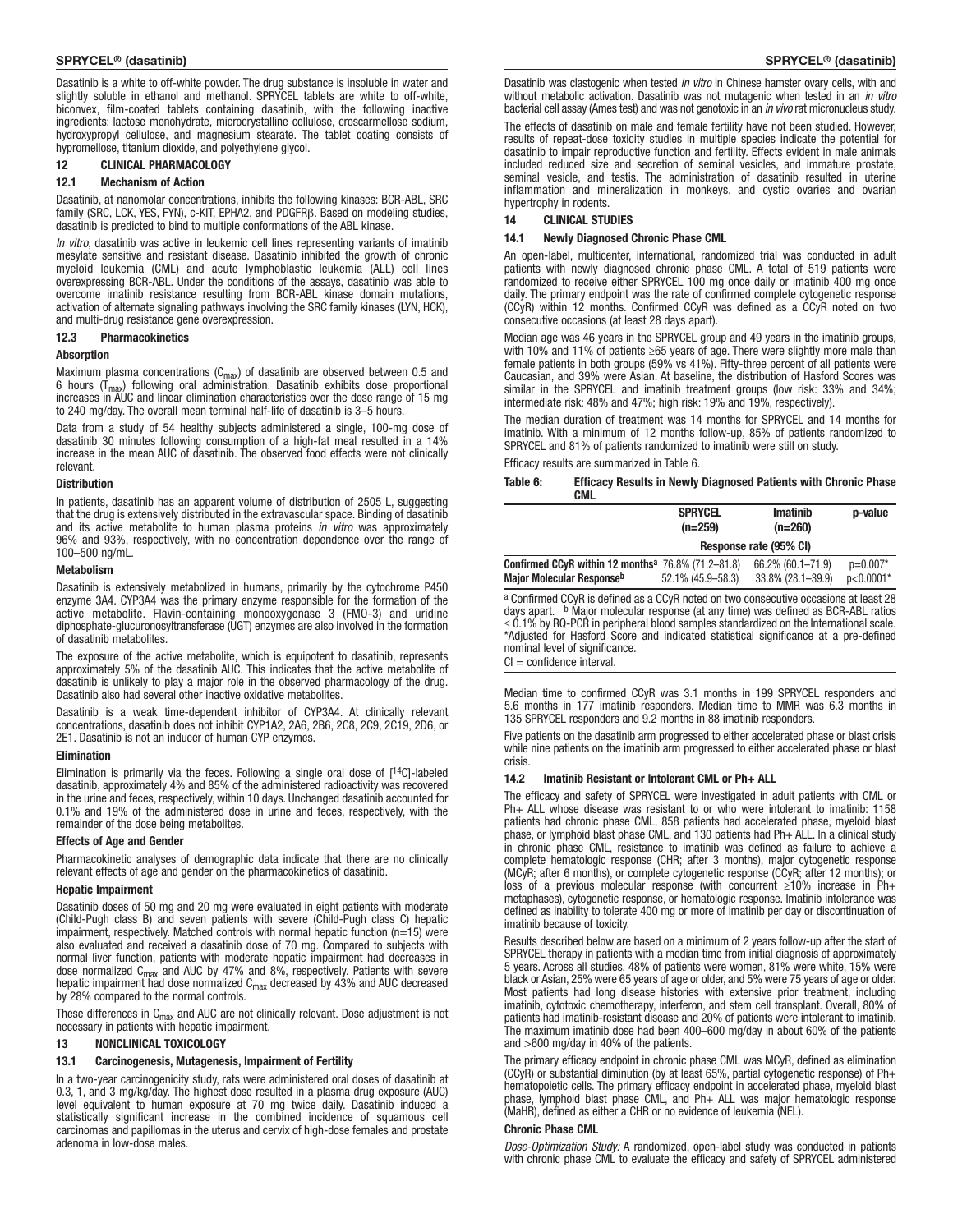once daily compared with SPRYCEL administered twice daily. Patients with significant cardiac diseases, including myocardial infarction within 6 months, congestive heart failure within 3 months, significant arrhythmias, or QTc prolongation were excluded from the study. The primary efficacy endpoint was MCyR in patients with imatinib-resistant CML. A total of 670 patients, of whom 497 had imatinib-resistant disease, were randomized to the SPRYCEL 100 mg once daily, 140 mg once daily, 50 mg twice daily, or 70 mg twice daily group. Median duration of treatment was 22 months.

Efficacy was achieved across all SPRYCEL treatment groups with the once daily schedule demonstrating comparable efficacy (non-inferiority) to the twice daily schedule on the primary efficacy endpoint (difference in MCyR 1.9%; 95% CI [-6.8%–10.6%]).

Efficacy results are presented in Table 7 for patients with chronic phase CML who received the recommended starting dose of 100 mg once daily. Additional efficacy results in this patient population are described after the table. Results for all patients with chronic phase CML, regardless of dosage (a starting dosage of 100 mg once daily, 140 mg once daily, 50 mg twice daily, or 70 mg twice daily), were consistent with those for patients treated with 100 mg once daily.

#### **Table 7: Efficacy of SPRYCEL in Imatinib Resistant or Intolerant Chronic Phase CML**

|                    | 100 mg Once Daily |
|--------------------|-------------------|
|                    | $(n=167)$         |
| CHRa % (95% CI)    | $92\%$ (86-95)    |
| $MCvRb$ % (95% CI) | 63% (56-71)       |
| CCyR % (95% CI)    | 50% (42-58)       |

a CHR (response confirmed after 4 weeks): WBC ≤ institutional ULN, platelets <450,000/mm3, no blasts or promyelocytes in peripheral blood, <5% myelocytes plus metamyelocytes in peripheral blood, basophils in peripheral blood <20%, and no extramedullary involvement. b MCyR combines both complete (0% Ph+ metaphases) and partial (>0%–35%) responses.

In the SPRYCEL 100 mg once daily group, median time to MCyR was 2.9 months (95% CI: [2.8–3.0]). Based on the Kaplan-Meier estimates, 93% (95% CI: [88%–98%]) of patients who had achieved an MCyR maintained that response for 18 months. The estimated rate of progression-free survival and overall survival in all patients treated with 100 mg once daily was 80% (95% CI: [73%–87%]) and 91% (95% CI: [86%–96%]), respectively, at 2 years.

## **Advanced Phase CML and Ph+ ALL**

Dose-Optimization Study: One randomized open-label study was conducted in patients with advanced phase CML (accelerated phase CML, myeloid blast phase CML, or lymphoid blast phase CML) to evaluate the efficacy and safety of SPRYCEL administered once daily compared with SPRYCEL administered twice daily. The primary efficacy endpoint was MaHR. A total of 611 patients were randomized to either the SPRYCEL 140 mg once daily or 70 mg twice daily group. Median duration of treatment was approximately 6 months for both treatment groups. The once daily schedule demonstrated comparable efficacy (non-inferiority) to the twice daily schedule on the primary efficacy endpoint.

The efficacy and safety of SPRYCEL were also investigated in patients with Ph+ ALL in one randomized study (starting dosage 140 mg once daily or 70 mg twice daily) and one single-arm study (starting dosage 70 mg twice daily). The primary efficacy endpoint was MaHR. A total of 130 patients were enrolled in these studies. The median duration of therapy was 3 months.

Response rates are presented in Table 8.

Table 8: Efficacy of SPRYCEL in Imatinib Resistant or Intolerant Advanced **Phase CML and Ph+ ALL**

|                        | 140 mg Once Daily |                      |                       |                |
|------------------------|-------------------|----------------------|-----------------------|----------------|
|                        | Accelerated       | <b>Mveloid Blast</b> | <b>Lymphoid Blast</b> | <b>Ph+ ALL</b> |
|                        | $(n=158)$         | $(n=75)$             | $(n=33)$              | $(n=40)$       |
| <b>MaHRa</b>           | 66%               | 28%                  | 42%                   | 38%            |
| $(95% \text{ Cl})$     | (59–74)           | $(18 - 40)$          | $(26 - 61)$           | $(23 - 54)$    |
| <b>CHRa</b>            | 47%               | 17%                  | 21%                   | 33%            |
| $(95% \text{ Cl})$     | (40–56)           | $(10 - 28)$          | $(9 - 39)$            | $(19 - 49)$    |
| NFI a                  | 19%               | 11%                  | 21%                   | 5%             |
| $(95% \text{ Cl})$     | $(13 - 26)$       | $(5 - 20)$           | $(9 - 39)$            | $(1 - 17)$     |
| <b>MCvRb</b>           | 39%               | 28%                  | 52%                   | <b>70%</b>     |
| (95% CI)               | $(31 - 47)$       | $(18 - 40)$          | $(34 - 69)$           | $(54 - 83)$    |
| <b>CC<sub>V</sub>R</b> | 32%               | 17%                  | 39%                   | 50%            |
| (95% CI)               | $(25 - 40)$       | $(10 - 28)$          | $(23 - 58)$           | (34–66)        |

a Hematologic response criteria (all responses confirmed after 4 weeks): Major hematologic response: (MaHR) = complete hematologic response (CHR) + no evidence of leukemia (NEL).

CHR: WBC ≤ institutional ULN, ANC ≥1000/mm<sup>3</sup>, platelets ≥100,000/mm<sup>3</sup>, no blasts or promyelocytes in peripheral blood, bone marrow blasts ≤5%, <5% myelocytes plus metamyelocytes in peripheral blood, basophils in peripheral

blood <20%, and no extramedullary involvement.<br>NEL: same criteria as for CHR but ANC ≥500/mm<sup>3</sup> and <1000/mm<sup>3</sup>, or platelets

≥20,000/mm3 and ≤100,000/mm3. b MCyR combines both complete (0% Ph+ metaphases) and partial (>0%–35%) responses.  $Cl =$  confidence interval  $ULN =$  upper limit of normal range.

In the SPRYCEL 140 mg once daily group, the median time to MaHR was 1.9 months for patients with accelerated phase CML, 1.9 months for patients with myeloid blast phase CML, and 1.8 months for patients with lymphoid blast phase CML.

In patients with myeloid blast phase CML, the median duration of MaHR was 8 months and 9 months for the 140 mg once daily group and the 70 mg twice daily group, respectively. In patients with lymphoid blast phase CML, the median duration of MaHR was 5 months and 8 months for the 140 mg once daily group and the 70 mg twice daily group, respectively. In patients with Ph+ ALL who were treated with SPRYCEL 140 mg once daily, the median duration of MaHR was 4.6 months. The medians of progression-free survival for patients with Ph+ ALL treated with SPRYCEL 140 mg once daily and 70 mg twice daily were 4.0 months and 3.5 months, respectively.

## **15 REFERENCES**

- 1. NIOSH Alert: Preventing occupational exposures to antineoplastic and other hazardous drugs in healthcare settings. 2004. U.S. Department of Health and Human Services, Public Health Service, Centers for Disease Control and Prevention, National Institute for Occupational Safety and Health, DHHS (NIOSH) Publication No. 2004–165.
- 2. OSHA Technical Manual, TED 1-0.15A, Section VI: Chapter 2. Controlling Exposure to Hazardous Drugs. OSHA, 1999, http://www.osha.gov/dts/osta/otm/otm\_vi/otm\_vi\_2.html.
- 3. American Society of Health-System Pharmacists. ASHP guidelines on handling hazardous drugs. Am J Health-Syst Pharm. (2006) 63:1172-1193.
- 4. Polovich M, White JM, Kelleher LO (eds). 2005. Chemotherapy and biotherapy guidelines and recommendations for practice (2nd ed). Pittsburgh, PA: Oncology Nursing Society.

## **16 HOW SUPPLIED/STORAGE AND HANDLING**

## **16.1 How Supplied**

SPRYCEL® (dasatinib) tablets are available as described in Table 9.

#### **Table 9: SPRYCEL Trade Presentations**

| <b>NDC Number</b> | <b>Strength</b>  | <b>Description</b>                                                                                                                                      | Tablets<br>per Bottle |
|-------------------|------------------|---------------------------------------------------------------------------------------------------------------------------------------------------------|-----------------------|
| 0003-0527-11      | 20 <sub>mg</sub> | white to off-white, biconvex, round, film-<br>coated tablet with "BMS" debossed on one<br>side and "527" on the other side                              | 60                    |
| 0003-0528-11      | 50 mg            | white to off-white, biconvex, oval, film-<br>coated tablet with "BMS" debossed on one<br>side and "528" on the other side                               | 60                    |
| 0003-0524-11      | 70 mg            | white to off-white, biconvex, round, film-<br>coated tablet with "BMS" debossed on one<br>side and "524" on the other side                              | 60                    |
| 0003-0855-22      | 80 <sub>mg</sub> | white to off-white, biconvex, triangle, film-<br>coated tablet with "BMS" and "80" (BMS<br>over 80) debossed on one side and "855"<br>on the other side | 30                    |
| 0003-0852-22      | $100 \text{ ma}$ | white to off-white, biconvex, oval, film-<br>coated tablet with "BMS 100" debossed<br>on one side and "852" on the other side                           | 30                    |
| 0003-0857-22      | 140 mg           | white to off-white, biconvex, round<br>film-coated tablet with "BMS" and "140"<br>(BMS over 140) debossed on one side<br>and "857" on the other side    | 30                    |

## **16.2 Storage**

SPRYCEL® tablets should be stored at 20° to 25°C (68° to 77°F); excursions permitted between 15°–30° C (59°–86° F) [see USP Controlled Room Temperature].

## **16.3 Handling and Disposal**

Procedures for proper handling and disposal of anticancer drugs should be considered. Several quidelines on this subject have been published [see References (15)].

SPRYCEL (dasatinib) tablets consist of a core tablet (containing the active drug substance), surrounded by a film coating to prevent exposure of pharmacy and clinical personnel to the active drug substance. However, if tablets are inadvertently crushed or broken, pharmacy and clinical personnel should wear disposable chemotherapy gloves. Personnel who are pregnant should avoid exposure to crushed or broken tablets.

## **17 PATIENT COUNSELING INFORMATION**

See FDA-Approved Patient Labeling.

#### **17.1 Bleeding**

Patients should be informed of the possibility of serious bleeding and to report immediately any signs or symptoms suggestive of hemorrhage (unusual bleeding or easy bruising).

#### **17.2 Myelosuppression**

Patients should be informed of the possibility of developing low blood cell counts; they should be instructed to report immediately should fever develop, particularly in association with any suggestion of infection.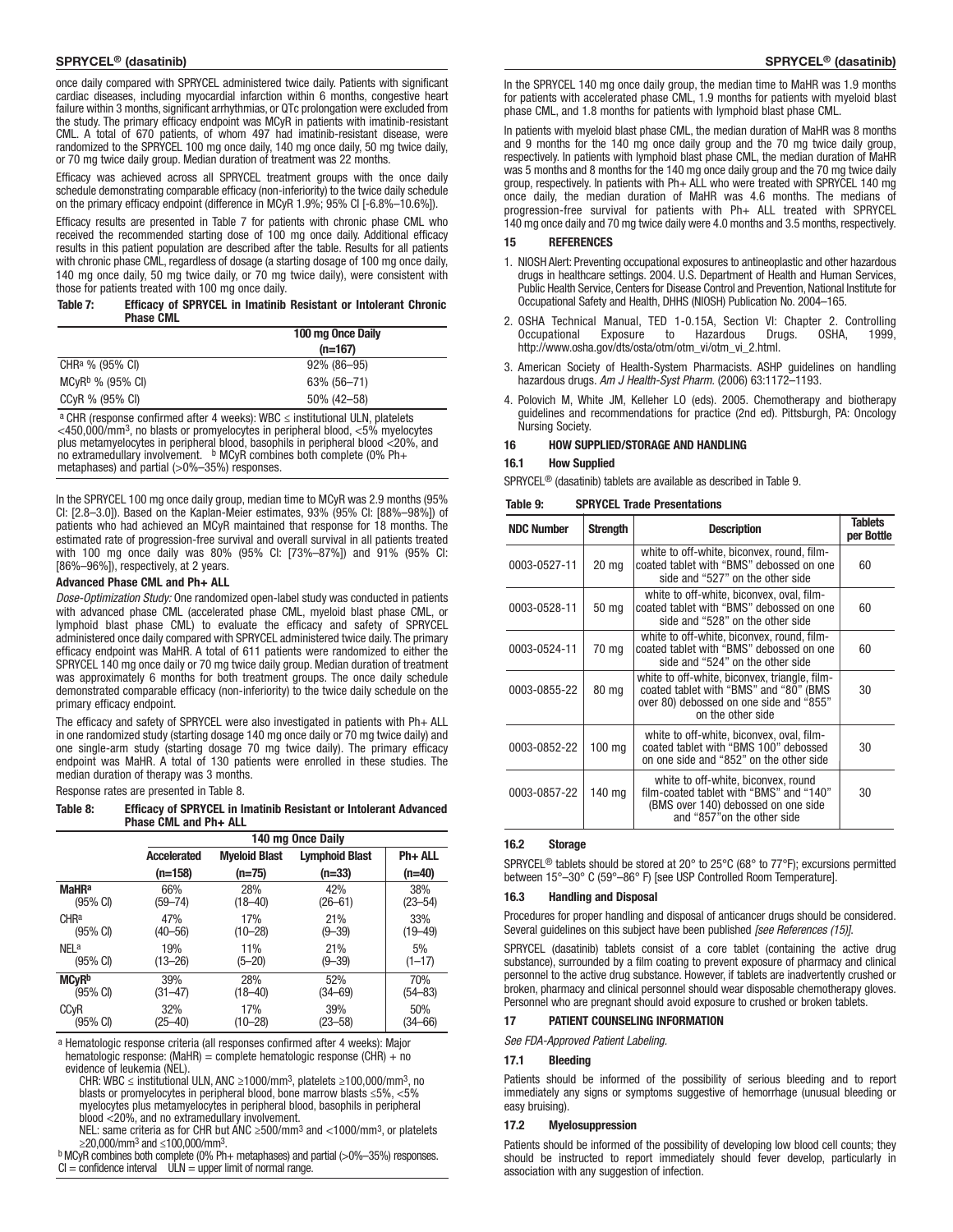## **17.3 Fluid Retention**

Patients should be informed of the possibility of developing fluid retention (swelling, weight gain, or shortness of breath) and to seek medical attention if those symptoms arise.

## **17.4 Pregnancy**

Patients should be informed that dasatinib may cause fetal harm when administered to a pregnant woman. Women should be advised of the potential hazard to the fetus and to avoid becoming pregnant. If SPRYCEL is used during pregnancy, or if the patient becomes pregnant while taking SPRYCEL, the patient should be apprised of the potential hazard to the fetus [see Warnings and Precautions (5.7)].

## **17.5 Gastrointestinal Complaints**

Patients should be informed that they may experience nausea, vomiting, or diarrhea with SPRYCEL. If these symptoms are significant, they should seek medical attention.

## **17.6 Pain**

Patients should be informed that they may experience headache or musculoskeletal pain with SPRYCEL. If these symptoms are significant, they should seek medical attention.

## **17.7 Fatigue**

Patients should be informed that they may experience fatigue with SPRYCEL. If this symptom is significant, they should seek medical attention.

## **17.8 Rash**

Patients should be informed that they may experience skin rash with SPRYCEL. If this symptom is significant, they should seek medical attention.

## **17.9 Lactose**

Patients should be informed that SPRYCEL contains 135 mg of lactose monohydrate in a 100-mg daily dose and 189 mg of lactose monohydrate in a 140-mg daily dose.

## **17.10 Missed Dose**

If the patient misses a dose of SPRYCEL, the patient should take the next scheduled dose at its regular time. The patient should not take two doses at the same time.

## **FDA-Approved Patient Labeling**

**PATIENT INFORMATION SPRYCEL® (Spry-sell) (dasatinib) Tablets**

Read the Patient Information that comes with SPRYCEL before you start taking it and each time you get a refill. There may be new information. This leaflet does not take the place of talking with your healthcare provider about your medical condition or treatment.

## **What is SPRYCEL?**

SPRYCEL® is a prescription medicine used to treat adults who have:

- newly diagnosed Philadelphia chromosome-positive (Ph+) chronic myeloid leukemia (CML) in chronic phase.
- Ph+ CML who no longer benefit from, or did not tolerate, other treatment, including Gleevec® (imatinib mesylate).
- Philadelphia chromosome-positive acute lymphoblastic leukemia (Ph+ ALL) who no longer benefit from, or did not tolerate, other treatment.

It is not known if SPRYCEL is safe and effective in children younger than 18 years old.

## **What should I tell my healthcare provider before taking SPRYCEL?**

## **Before you take SPRYCEL, tell your healthcare provider if you:**

- have problems with your immune system
- have liver problems
- have heart problems
- are lactose intolerant
- have any other medical conditions
- are pregnant or planning to become pregnant. SPRYCEL may harm your unborn baby. Women should not become pregnant while taking SPRYCEL. Talk to your healthcare provider right away if you are pregnant or plan to become pregnant.

• are breastfeeding or plan to breastfeed. It is not known if SPRYCEL passes into your breast milk or if it can harm your baby. You and your healthcare provider should decide if you will take SPRYCEL or breastfeed. You should not do both.

**Tell your healthcare provider about all the medicines you take, including prescription and non-prescription medicines, vitamins, antacids, and herbal supplements.** 

**Especially tell your healthcare provider if you take:**

**• medicines that increase the amount of SPRYCEL in your bloodstream, such as:**

| Nizoral <sup>®</sup> (ketoconazole),       | Nefazodone (serzone, nefadar),        |
|--------------------------------------------|---------------------------------------|
| Sporanox <sup>®</sup> (itraconazole),      | Invirase <sup>®</sup> (saquinavir),   |
| Norvir <sup>®</sup> (ritonavir),           | Ketek <sup>®</sup> (telithromycin),   |
| Reyataz <sup>®</sup> (atazanavir sulfate), | E-mycin <sup>®</sup> (erythromycin),  |
| Crixivan <sup>®</sup> (indinavir),         | Biaxin <sup>®</sup> (clarithromycin). |
| Viracept <sup>®</sup> (nelfinavir),        |                                       |

**• medicines that decrease the amount of SPRYCEL in your bloodstream, such as:**

| Decadron <sup>®</sup> (dexamethasone), | Rimactane <sup>®</sup> (rifampin),    |
|----------------------------------------|---------------------------------------|
| Dilantin <sup>®</sup> (phenytoin),     | Luminal <sup>®</sup> (phenobarbital). |
| Tegretol <sup>®</sup> (carbamazepine), |                                       |

**• medicines whose blood levels might change by taking SPRYCEL, such as:** 

| Sandimmune <sup>®</sup> (cyclosporine), | Rapamune <sup>®</sup> (sirolimus). |
|-----------------------------------------|------------------------------------|
| Alfenta <sup>®</sup> (alfentanil),      | Prograf <sup>®</sup> (tacrolimus), |
| Fentanyl <sup>®</sup> (fentanyl),       | Ergomar <sup>®</sup> (ergotamine). |

Orap® (pimozide),

## **SPRYCEL is best absorbed from your stomach into your bloodstream in the presence of stomach acid. You should avoid taking medicines that reduce stomach acid, such as:**

| Tagamet <sup>®</sup> (cimetidine),  | Protonix <sup>®</sup> (pantoprazole sodium), |
|-------------------------------------|----------------------------------------------|
| Pepcid <sup>®</sup> (famotidine),   | Nexium <sup>®</sup> (esomeprazole),          |
| Zantac <sup>®</sup> (ranitidine),   | AcipHex <sup>®</sup> (rabeprazole),          |
| Prilosec <sup>®</sup> (omeprazole), | Prevacid <sup>®</sup> (lansoprazole).        |

**Medicines that neutralize stomach acid, such as** Maalox® (aluminum hydroxide/magnesium hydroxide), Tums<sup>®</sup> (calcium carbonate), or Rolaids<sup>®</sup> (calcium carbonate and magnesia), may be taken up to 2 hours before or 2 hours after SPRYCEL.

**Since SPRYCEL therapy may cause bleeding,** tell your healthcare provider if you are using blood thinner medicine, such as Coumadin® (warfarin sodium) or aspirin.

**Know the medicines you take.** Keep a list of your medicines and show it to your healthcare provider and pharmacist when you get a new medicine.

## **How should I take SPRYCEL?**

## **Take SPRYCEL exactly as prescribed by your healthcare provider.**

- Take SPRYCEL with or without food. Try to take SPRYCEL at the same time each day.
- Swallow SPRYCEL tablets whole. Do not break, cut, or crush the tablets.
- You should not drink grapefruit juice while taking SPRYCEL.
- **Your healthcare provider may:**
	- o **change your dose of SPRYCEL or**
	- o **tell you to temporarily stop taking SPRYCEL.**
- **Do not change your dose or stop taking SPRYCEL without first talking with your healthcare provider.**